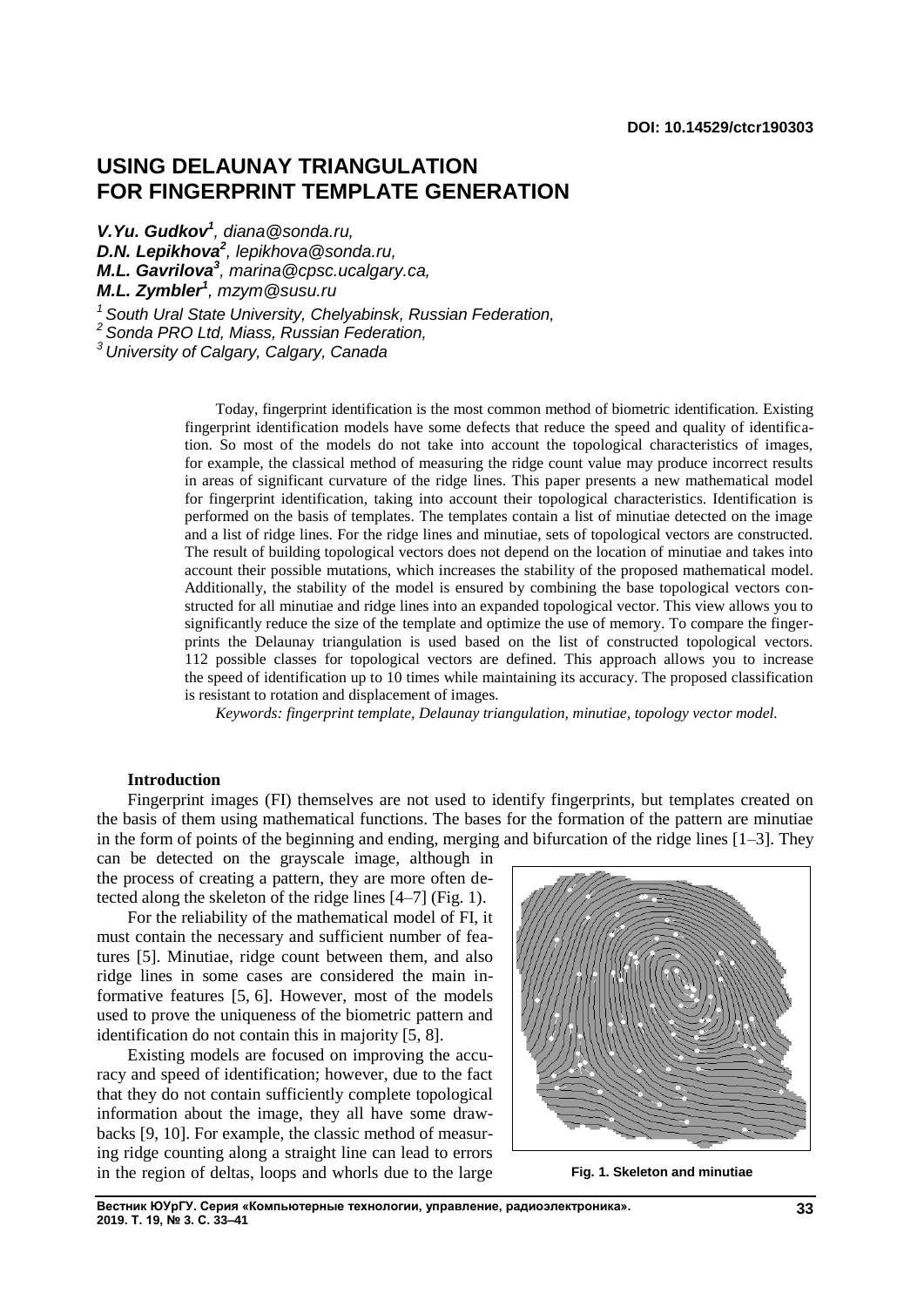curvature of the lines in these sections [5]. Thus, the task of forming a FI template, taking into account the topological characteristics of the imprint, remains relevant. The article proposes a new model of representation of the FI pattern, using topological vectors of the ridge lines and calculations based on Delaunay triangulation.

The paper is organized as follows. In the introduction, the basic concepts of the subject area are given, relevance is determined, goals and objectives of the research are set. Section 1 provides an overview of the existing research papers. Section 2 describes the proposed methodology. In the conclusion the results are summarized, the directions of further research are determined.

### **1. Preliminaries**

Delaunay triangulation and Voronoi diagrams are widely used in various fields of science, including the field of biometric identification. Compared to earlier work on the use of computational geometry to improve the results of recognition of biometric information [1, 2], the number of attempts to use the topological and geometric characteristics in the identification process has increased significantly [11].

There have been works on the use of Voronoi diagrams for recognition in biometric systems and the implementation of different approaches to comparing FI [2, 10, 12]. Matching fingerprints based on minutiae is used most often. To do this, a set of minutiae is extracted from the fingerprint image and saved as a set of points on the plane [2, 3, 11]. During correlation matching, the images are directly superimposed on each other, aligned and scaled. For each variant of mutual alignment, the correlation value is calculated [13]. Other methods for matching FI (according to the characteristics of ridge lines based on maps and dictionaries of ridge lines and their geometry [14, 15]) are used much less frequently due to the high complexity of implementation [3]. There have been attempts to apply Voronoi diagrams for other areas of biometrics. For example, to recognize facial features in [12]

Voronoi diagrams can be used to reduce the noise level [14]. The Delaunay triangulation constructed on the basis of a set of minutiae was proposed to be used as a comparative index when comparing fingerprints [1]. To do this, there must be at least one matching pair of triangles for two prints. However, due to the poor quality of images of prints or the low efficiency of algorithms for extracting signs, this condition is not satisfied, and a matching pair is not always detected [16, 17]. This is confirmed by other work, proving that even a small local deformation can lead to significant distortions of the pattern [7].

There were also attempts to use not only two-dimensional (2D) Delaunay triangulation, but also three-dimensional (3D) Delaunay tetrahedron [18]. However these structures are more sensitive to the missing and spurious minutiae, and have a negative impact on the effectiveness of the identification.

It is also possible to use triangulation in hierarchical mode and in combination with other approaches to describing minutiae, for example, in conjunction with constructing a local neighborhood for each minutia by the MCC method [19] or computing of common barycenter for all triangles [20].

The research presented in this paper takes advantage of additional information, which is ignored by fingerprint matching algorithms. It is based on ridge line representation as a clever utilization of Delaunay triangulation [21] and topological vectors [22], which results in increased speed and high recognition capability of the system. The method was fully integrated in a commercial software system [22].

### **2. Proposed Methodology**

The representation of a pattern as a set of FI features may vary in implementations of different developers. In some templates, there is a limit on the number of stored minutiae [5]. Some features of templates are irrelevant, but it is possible to indicate their common property: the templates have features, being some metrics for minutiae points. These metrics are ridge counts between minutiae and topological vector for minutiae [5, 22].

In this paper, an image template is constructed in the form of

$$
\Gamma: F_0^{(m)} \to \{L_m, L_l, L_a\},\tag{1}
$$

where  $F_0^{(m)} = |f_0^{(m)}(x, y)|$  – image skeleton (Fig. 1);  $L_m$  – minutiae list;  $L_l$  – list of topological vectors

for lines;  $L_a$  – list of accelerator vectors for lines. Let's introduce some definitions.

Definition 1. The skeleton of FI is a graph  $\langle u, v \rangle$  with nodes u and v. The nodes u and v are lo-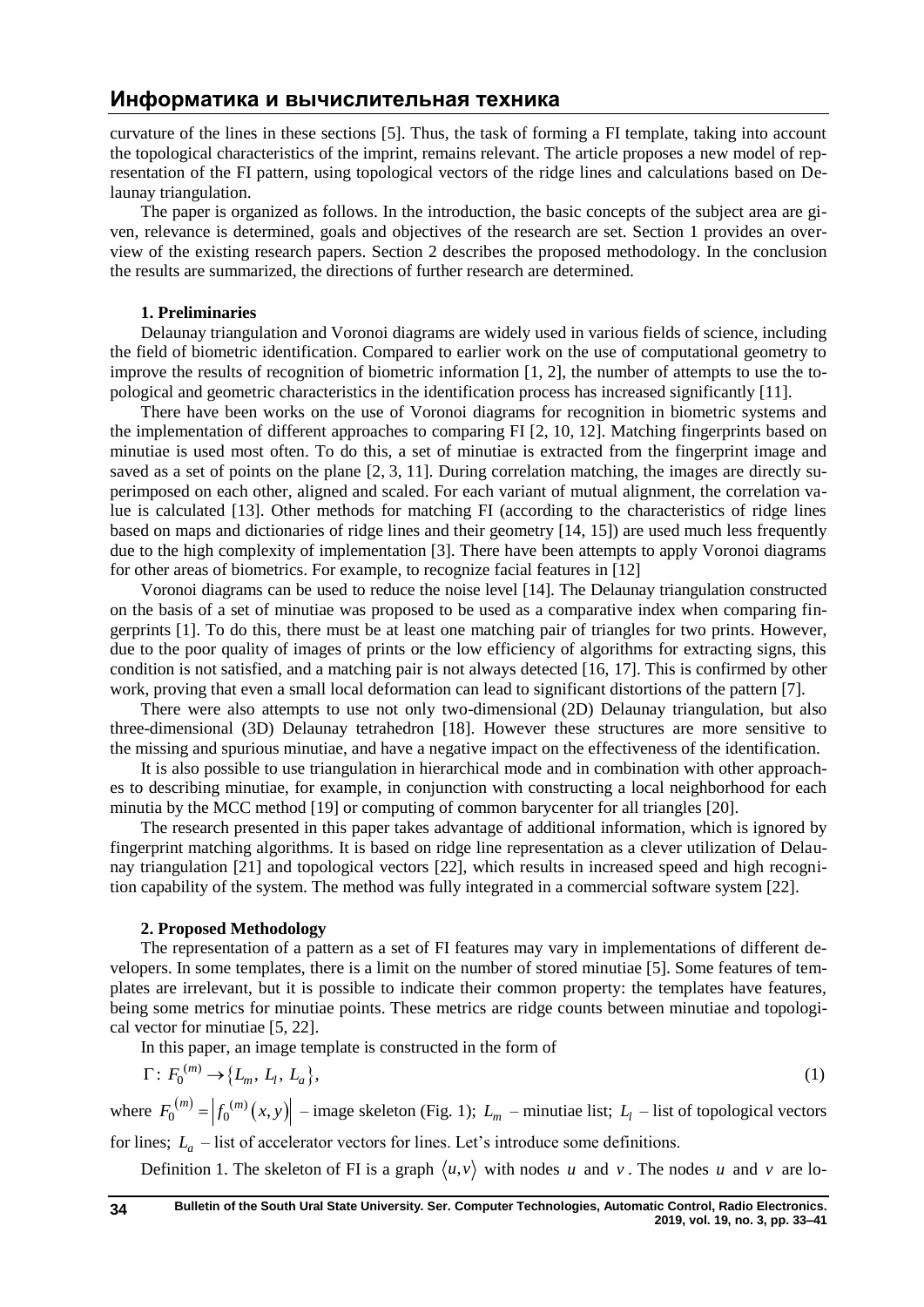cated near the geometric center of the line. For each node  $p_1 \in \langle u, v \rangle$  there are two nodes  $p_2$  and  $p_3$  that are not adjacent to each other.

Definition 2. The skeleton node  $p_1$ , for which there is only one adjacent node  $p_2$ , is called the ending.

Definition 3. If for a skeleton node  $p_1$  there are three adjacent nodes  $p_2$ ,  $p_3$  and  $p_4$  such that any two nodes from the multitude  $\{p_2, p_3, p_4\}$  are pairwise non-adjacent, then the node  $p_1$  is called bifurcation.

Minutiae as the nodes of the skeleton represent the nodes of the graph, and based on which the topological characteristics of the FI are determined and a list of accelerator vectors is compiled. All these vectors do not characterize a separate minutia, but the general properties of the ridge lines. Although the *L<sup>l</sup>* and  $L_a$  lists store different characteristics of the FI, in general they are very similar, since they are descriptions of all lines of the pattern. This property allows you to keep the small size of templates for quick matching.

# *2.1. Minutiae List*

The list of minutiae for the subsequent recognition and matching of fingerprints is formed as fol-

lows. Let 
$$
M_i
$$
 be the minutia with number *i*. Then the list of all FI minutiae can be written as  
\n
$$
L_m = \Big\{ M_i = \Big\{ (x_i, y_i), \alpha_i, t_i, v_i, \theta_i, p_i, h_i \Big\} | i \in 1..n_1 \Big\},
$$
\n(2)

where  $(x_i, y_i)$ ,  $\alpha_i$ ,  $t_i$ ,  $v_i$ ,  $\theta_i$ ,  $p_i$ ,  $h_i$  – coordinates, direction and type of minutiae, as well as value and direction of curvature, probability and density of lines about minutiae;  $|L_m| = n_1$  – cardinal number. For reliability of identification, only minutiae from informative areas are taken into account for the template. On Fig. 1 the informative area is highlighted in gray, the skeleton of the image is shown in black.

Coordinates  $(x_i, y_i)$  of minutiae  $M_i$  are determined by the location of minutia [5, 6]. Direction  $\alpha_i$ as an angle is determined based on a simple chain of skeleton vertices for the ending and three simple chains for bifurcation [6]. Type  $t_i \in \{0, 1\}$  where 0 is bifurcation and 1 is the ending, is determined by the vertex valence of the graph representing the image skeleton [22]. Coordinates  $\theta_i$ , direction  $\alpha_i$  and type  $t_i$  are the basic parameters  $M_i$  [23].

The value  $v_i$  and the direction of curvature  $\theta_i$  of the ridge lines are determined within a certain neighborhood of minutia  $M_i$  [4-6]. The probability  $p_i$  is equal to the ratio of the average value of the image quality rating in the neighborhood ε to the best quality rating in the informative area of FI [23]. The density of the lines  $h_i$  is calculated as the average number of lines located in the neighborhood of ε that the perpendicular crosses to the ridge lines [5, 22]. Typically, a neighborhood ε corresponds to 3–5 periods of lines.

# *2.2. Topological Vectors List*

Consider the procedure for building a list of topological vectors for the ridge lines. The list of topological vectors for the lines  $L_l$  is constructed on

the basis of the list of the minutiae  $L_m$ , the  $F_0^{(m)}$  $F_0^{(m)}$ matrix representing the FI skeleton, and other auxiliary matrices that store information about other signs of the FI. Matrices are combined into a pyramid, shown in Fig. 2, and represent the information levels, distributed according to their hierarchical structure [4, 5].

The list of topological vectors for the ridge lines of FI is formed from all the skeleton nodes

excluding the minute and is written as  
\n
$$
L_l = \left\{ V_i = \left\{ \left( e_j, n_j, l_j \right) \right\} | i \in 1..n_2, j \in 1..m_t \right\}, (3)
$$

where  $V_i$  – topological vector for skeleton nodes cluster;  $|L_1| = n_2$  – cardinal number and  $n_2 > n_1$ ;  $i$  – index of topological vector;  $j$  – number of link



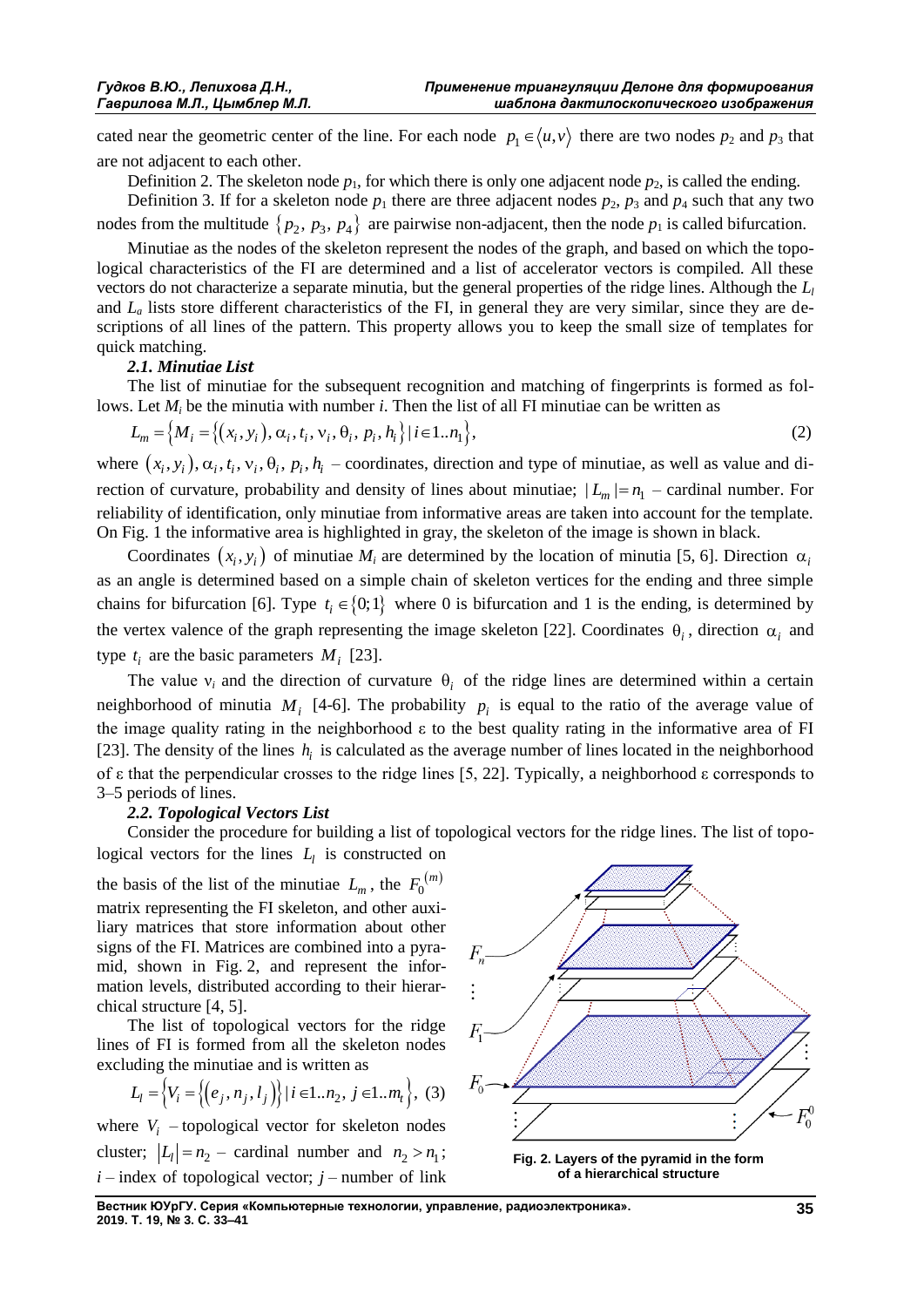in topological vector;  $e_j$  – event, and  $l_j$  – length of link, formed with minutiae with number  $n_j$ ;

$$
m_t
$$
 – quantity of links in the intersection with central line, equal to

$$
m_t = 4m + 2. \tag{4}
$$

All lists of FI characteristics are based on a similar principle. In the informative area of FI, ridge lines are highlighted and a skeleton is formed. On the skeleton, two types of minutiae are detected: the bifurcations and the endings (Fig. 1) so that the direction of each minutia indicates the area where the number of lines increases [9]. The direction vector of the minutia is parallel to the tangent to the ridge line in some neighborhood of the minutia  $M_i$ . Each minutia is characterized not only by the number, coordinates and direction, but also by the type, value, direction and density (2) of lines in the neighborhood and other parameters.

Then, for each minutia, perpendiculars to the direction vector to adjacent lines are constructed and points of projections are fixed. In Fig. 3 perpendiculars are shown by a dotted line, and projections are shown with a filled circle.



**Fig. 3. Projections for ending and bifurcation**

The skeleton node  $p_i$  is selected (but not the minutia), and the section through this node is constructed to the right and left to a depth of *m* lines perpendicular to the tangents to the intersected lines. The obtained points of intersection are called "links" and are numbered, for example, in a spiral, starting from the point  $p_i$ , in the clockwise direction [22]. The depth of the intersection  $m$  can vary from one to eight lines and is the same on the left and on the right. One line forms two links in the intersection. The total number of links is calculated by the formula (4)

The topological vector is formed on the basis of the constructed intersection. For this purpose, all the links, starting from the section and before the meeting with another minutia or its projection on the link, are consistently viewed along the lines. In this case, the following events may be detected (Fig. 4). They are represented in binary code.



With the event as a number (there are 14 of them) detected on the link, the number of the minutia that initiates this event is associated. The event is tied to the link number. For events 0000 and 1100, there are no numbers of minutiae, because the line either ends in an uninformative area, or it closes and there is neither a minutia nor a projection on the line. The event and the number of the minutia form an ordered pair  $(e_j, n_j)$  which is a topological vector corresponding to the link with number *j*. Then

**36**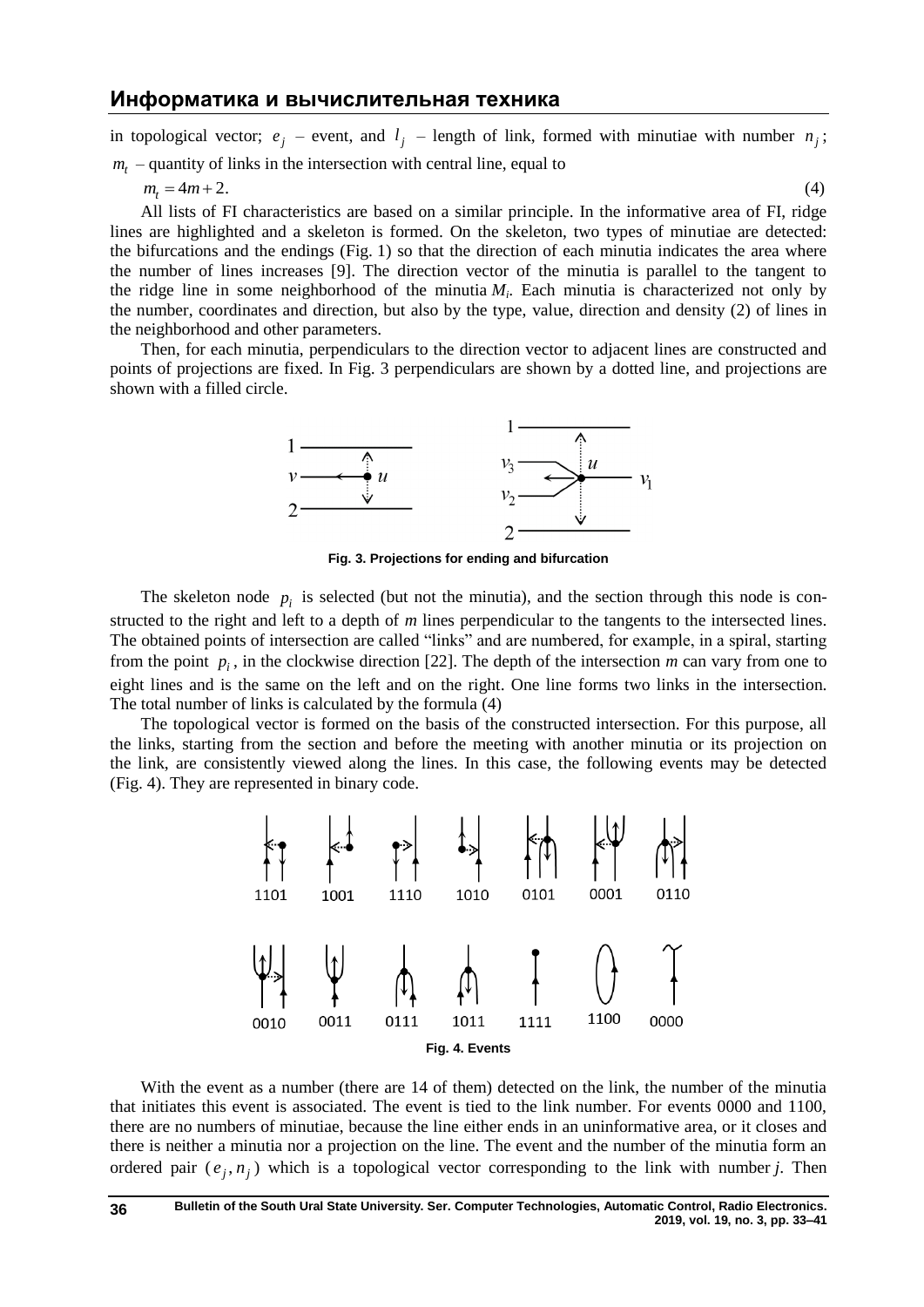the information about the event is supplemented with the value of the link length from the section to the point at which this event is detected.

To construct an extended topological vector, use an ordered triplet  $(e_j, n_j, l_j)$  from the event, the number of the minute initiating the event, and the length of the link. The lengths of links, broken on FI edge, are stable in the meaning that they are not shortened in case of fool rolling of the finger.

By the location of the bits in the event, you can determine the type of minutia, its direction and location relative to the course of link. Events allow on-the-fly compare the basic topological vectors and speed up the identification procedure.

Topological vectors are built for all nodes of the skeleton  $p_i$  (but not for the minutiae). In this case, the ridge lines of FI are divided into links numbered in a spiral in a clockwise direction. Fig. 5 shows the section for the skeleton node *A*, which ends with ending 19. The resulting cross-section links are numbered 0–17. The result of constructing a topological vector for node *A* is shown in Table 1.



**Fig. 5. Section for line with ending**

# No. | Event | Index | Size | | No. | Event | Index | Size 0 | 1110 | 22 | *l*0 | | 0 | 1110 | 22 | *l*0 1 | 1111 | 19 | *l*1 | | 1 | 1011 | 19 | *l*1 2 1110 19 *l*2 2 0111 19 *l*2 3 1111 22 *l*3 3 1111 22 *l*3 4 0001 21 *l*4 4 0001 21 *l*4 5 1101 19 *l*5 5 0101 19 *l*5 6 1010 24 *l*6 6 0110 19 *l*6 7 0010 25 *l*7 7 0010 25 *l*7 8 0011 21 *l*8 8 0011 21 *l*8 9 1111 23 *l*9 9 1111 23 *l*9 10 1010 26 *l*10 10 1010 26 *l*10 11 0011 25 *l*11 11 0011 25 *l*11 12 0010 21 *l*12 12 0010 21 *l*12 13 1010 20 *l*13 13 1010 20 *l*13 14 1111 27 *l*14 14 1111 27 *l*14 15 0001 25 *l*15 15 0001 25 *l*15  $16 \mid 0000 \mid - \mid - \mid 16 \mid 0000 \mid - \mid -$

**Topological vector for** *A* **and** *B*

**Table 1**

| No.              | Event | Index | Size           | No.              | Event | Index | Size        |
|------------------|-------|-------|----------------|------------------|-------|-------|-------------|
| $\boldsymbol{0}$ | 1110  | 22    | l <sub>0</sub> | $\boldsymbol{0}$ | 1110  | 22    | l0          |
| $\mathbf{1}$     | 1111  | 19    | l1             | 1                | 1011  | 19    | l1          |
| $\overline{2}$   | 1110  | 19    | 12             | $\overline{2}$   | 0111  | 19    | l2          |
| 3                | 1111  | 22    | l3             | 3                | 1111  | 22    | l3          |
| $\overline{4}$   | 0001  | 21    | l4             | $\overline{4}$   | 0001  | 21    | l4          |
| 5                | 1101  | 19    | l5             | 5                | 0101  | 19    | l5          |
| 6                | 1010  | 24    | 16             | 6                | 0110  | 19    | l6          |
| $\overline{7}$   | 0010  | 25    | 17             | 7                | 0010  | 25    | l7          |
| 8                | 0011  | 21    | l8             | 8                | 0011  | 21    | l8          |
| 9                | 1111  | 23    | l9             | 9                | 1111  | 23    | 19          |
| 10               | 1010  | 26    | <i>l</i> 10    | 10               | 1010  | 26    | <i>l</i> 10 |
| 11               | 0011  | 25    | 111            | 11               | 0011  | 25    | l11         |
| 12               | 0010  | 21    | 112            | 12               | 0010  | 21    | l12         |
| 13               | 1010  | 20    | 113            | 13               | 1010  | 20    | l13         |
| $\overline{14}$  | 1111  | 27    | <i>l</i> 14    | 14               | 1111  | 27    | 114         |
| $\overline{15}$  | 0001  | 25    | 115            | 15               | 0001  | 25    | l15         |
| 16               | 0000  |       |                | 16               | 0000  |       |             |
| 17               | 1001  | 20    | 117            | 17               | 1001  | 20    | l17         |
|                  |       |       |                |                  |       |       |             |

In the section for the skeleton node *B*, which ends with bifurcation 19, and the links are enumerated as 0–17. For node *B* the topological vector is also presented in table 1. The section is shown by a dotted line. Also Fig. 6 shows the mutation [22] of the ending 19 to bifurcation 19. One of the variants of the occurrence of such a mutation is the noise of the image of the print. Essentially, the nodes *A* and *B* are the same.

The choice of the point from which the numbering of links in the section begins for the nodes *A* and *B* (the link with the number 0) does not play a special role, since the cases of mirroring of the numbering are easily recognized and taken into account directly by identification. Matching of the constructed sections is performed by analogy with the game "Puzzle" by connecting the corresponding connectors. For a section with depth  $m = 4$ ,  $m_t = 18$  links are formed according to formula (4).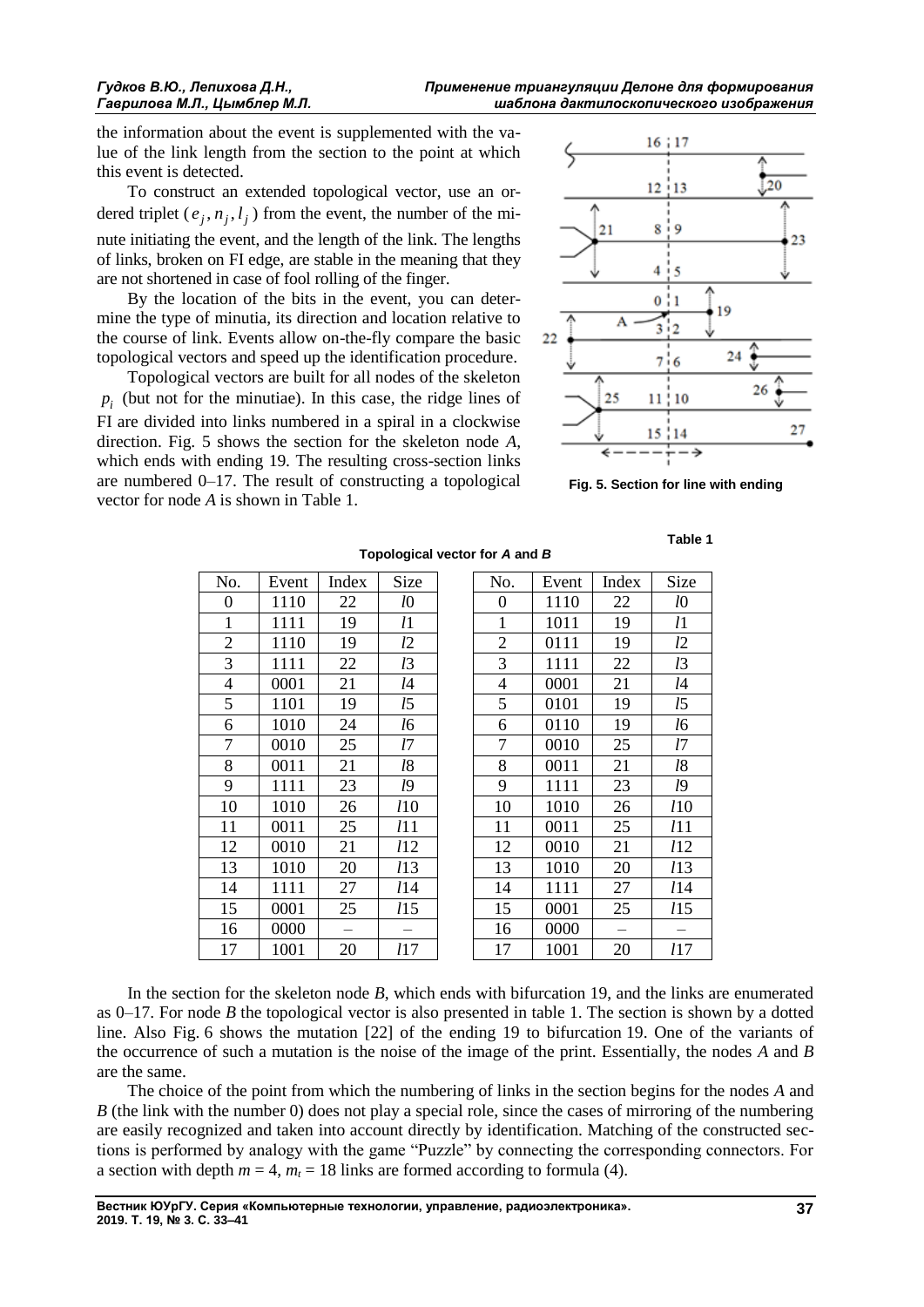The number of topological vectors for FI can be estimated. On Fig. 5, the two-forked dotted arrow indicates the zone between the minutiae 19 and 25, within which the displacement of point *A* along the line of the skeleton does not affect the synthesized vector. The similar zone between the minutiae 19 and 20 for point *B* is shown in Fig. 6. If the basic topological vectors coincide, then they are combined into one, in which the minimum bond length is maximum. So, the total number of topological vectors decreases tenfold from  $n_2$  < 1000 to  $n_1$  < 1000 according to (3). Deformation of the image does not significantly affect the basic vector [22].

The proposed methodology has series of advantages. Firstly, at the events calculation the projection of minutiae is used, that result in prevention of the information loss. Secondly, the links enumerating is turning along the gyrate without links omission. Thirdly, at integration it is possible to choose topological vector with maximum value of minimal length of link [22]. This raises stability and comprehension of the mathematical model.



**Fig. 6. Section for line with bifurcation**

#### *2.3. Delaunay triangulation*

After forming the list of topological vectors for their matching, it is possible to construct the Delaunay triangulation, which is built on the basis of the minutiae list  $L_m$  by the formula (2). For the skeleton node *A* (see Fig. 5), one of the constructed triangles is shown in Fig. 7. The vertices of this triangle are node *A* (see Fig. 5), one of the constructed triangles is shown in Fig. 7. The vertices of this triangle are minutia  $\{U_i | U_i \in L_m, I \in 1..3\}$  and  $\{U_i\} = \{M_j | M_j \in L_m, j \in \{22, 21, 19\}\}$  respectively. By definition,



**Fig. 7. Delaunay triangulation for node** *A*

the circle described around any triangle from the constructed triangulation does not contain other points from *Lm*.

To select an initial point for triangulation, let node *A* be inside the circle described around the marked triangle. Then the topological vector for the node *A* section divides the FI into two areas. The ordinate axis will be directed to the area with a large number of vertices of the marked triangle, the abscissa axis coincides with the section. Then the starting point of the triangulation  $U<sub>s</sub>$  has a positive ordinate and the minimum abscissa value. In Fig. 7 minutia number 22 corresponds to the starting point of *U<sup>s</sup>* .

Starting with  $U_s$ , go round all the vortexes of the triangle clockwise, comparing the lengths of its sides  $s_2 > s_3$ ,  $s_3 > s_1$ , and form three bits  $\gamma_1$ ,  $\gamma_2$ ,  $\gamma_3$ , where  $\gamma \in \{0, 1\}$  that define the comparison results.

The following states are possible: 110, 011, 101, 100, 010, 001 and 000, with the latter corresponding to an equilateral triangle.

Based on the events in the topological vector constructed for node *A*, it can be seen that the direction of the minutia 22 is opposite to the direction of communication. Therefore, the value of the bit is  $\gamma_4 = 1$ . Going around the vertices of the triangle clockwise, we get  $\gamma_5 = 0$  (the direction of the minutia coincides with the direction of the connection) and  $\gamma_6 = 1$ . For a random distribution of minutiae, eight states are possible for the values of  $\gamma_4$ ,  $\gamma_5$ ,  $\gamma_6$ .

Node *A* is on the line starting from minutia 19. If the direction of the node coincides with the direction of the axis of ordinates for the topological vector, then bit  $\gamma_7 = 1$ , otherwise  $\gamma_7 = 0$ .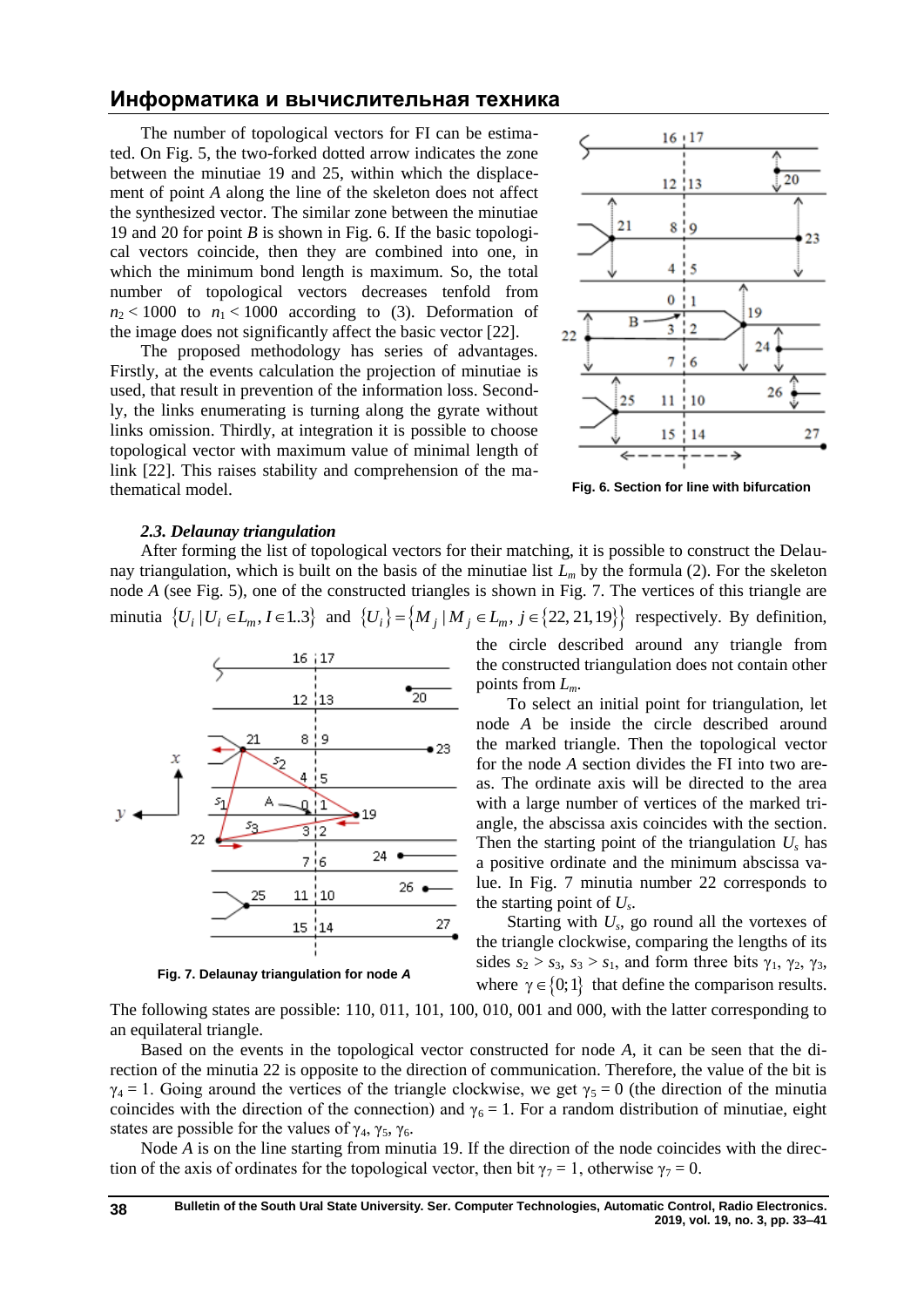Calculated bits  $C = \{\gamma_k \mid k \in 1..7\}$  assume 112 possible states (7×8×8). These bits are not correlating. There density of distribution is inhomogeneous. The formed 112 descriptors allow for the preliminary classification of topological vectors and sets of minutiae. This classification is resistant to rotations and displacements of images. For the cardinal number of vectors  $n<sub>2</sub>$  (3), the list of accelerator vectors can be written as en as<br>  $L_a = \{ C_i = \{ \gamma_k \mid k \in 1..7 \} \mid i \in 1..n_2 \}.$  (5)

$$
L_a = \{C_i = \{ \gamma_k \mid k \in 1..7 \} \mid i \in 1..n_2 \}.
$$

# **Conclusion**

The paper presents a mathematical model for the FI identification using topological vectors for the ridge lines. The constructed topological vectors are combined into a connected graph with a high level of redundancy. This allows to link subgraphs of different informative areas of fingerprints. The list of topological vectors for the ridge lines *L<sup>l</sup>* according (3) can be represented in a short version (without lengths of links). Possible mutations of the minutiae do not violate the numbering of links and the order of consideration of the minutiae (table 1). The base topological vectors can be combined into one extended topological vector with maximum length of the minimum link. This increases the stability of the proposed model.

Delaunay triangulation ensuring the reliability of the proposed model and increase the identification rate about ten times. For testing, we used fingerprints obtained from an optical sensor from FVC2000 DB3, FVC2002 DB1, FVC2004 DB1, FVC2006 DB2.

The main characteristics of FI are presented in the form of lists complement each other. The list of topological vectors can be stored in shorted form (without the link lengths). This allows to optimize the amount of memory and reduce the size of the template.

# **References**

1. Bebis G., Deaconu T., Georgiopoulos M. Fingerprint Identification Using Delaunay Triangulation. *Proc. 1999 International Conference on Information Intelligence and Systems (ICIIS99)*. Washington, DC, 1999, pp. 452–459. DOI: 10.1109/iciis.1999.810315

2. Jain A.K., Hong L., Bolle R. On-line Fingerprint Verification. *IEEE Transactions on Pattern Analysis and Machine Intelligence*, 1997, vol. 19, no 4, pp. 302–313. DOI: 10.1109/34.587996

3. Jiang X., Yau W.-Y. Fingerprint Minutiae Matching Based on the Local and Global Structures. *Proc. 15th Internet Conference Pattern Recognition (ICPR, 2000)*. Barcelona, Spain, 2000, vol. 2, pp. 1042–1045. DOI: 10.1109/ICPR.2000.906252

4. Gonzalez R., Woods R. *Digital Image Processing*, 2006.

5. Maltoni D., Maio D., Jain A.K. *Handbook of Fingerprint Recognition*. New York, Springer-Verlag, 2003. 348 p. DOI: 10.1007/978-1-84882-254-2

6. Местецкий Л.М. Непрерывная морфология бинарных изображений. М: Физматлит, 2009. 288 p. [Mestetskiy L.M. *Nepreryvnaya morfologiya binarnyh izobrazheniy: figury, skelety, tsyrkulyary* [Continious Morphology of Binary Images: Figures, Skeletons, Circulars]. Moscow, Fizmatlit, 2009. 288 p.]

7. Ali H.M., Corraya S. Line Profile-Based Fingerprint Matching. *Proc. 2016 International Workshop on Computational Intelligence (IWCI)*. Dhaka, Bangladesh, 2016, pp. 115–119. DOI: [10.1109/IWCI.2016.7860350](https://doi.org/10.1109/IWCI.2016.7860350)

8. Kamath S.K.M., Rajeev S., Panetta K., Again S.S. Fingerprint Authentication Using Geometric Features. *Proc. 2017 IEEE International Symposium on Technologies for Homeland Security (HST)*. Waltham, MA US, 2017, pp. 1–7. DOI: [10.1007/s10044-003-0201-2](http://dx.doi.org/10.1007/s10044-003-0201-2)

9. Kovacs-Vajna Zs., Miklos A. Fingerprint Verification System Based on Triangular Matching and Dynamic Time Warping. *IEEE Transactions on Pattern Analysis and Machine Intelligence*, 2000, vol. 22, no. 11, pp. 1266–1276. DOI: [10.1109/34.888711](https://doi.org/10.1109/34.888711)

10. Liang X., Asano T., A Linear Time Algorithm for Binary Fingerprint Image Denoising Using Distance Transform. *IEICE TRANSACTIONS on Information and Systems*, 2006, vol. E89-D, no. 4, pp. 1534–1542. DOI: 10.1093/ietisy/e89-d.4.1534

11. Wayman J., Jain A.K., Maltoni D., Maio D. *Biometric Systems: Technology, Design and Performance Evaluation*. Springer-Verlag, 2006. DOI: 10.1007/b138151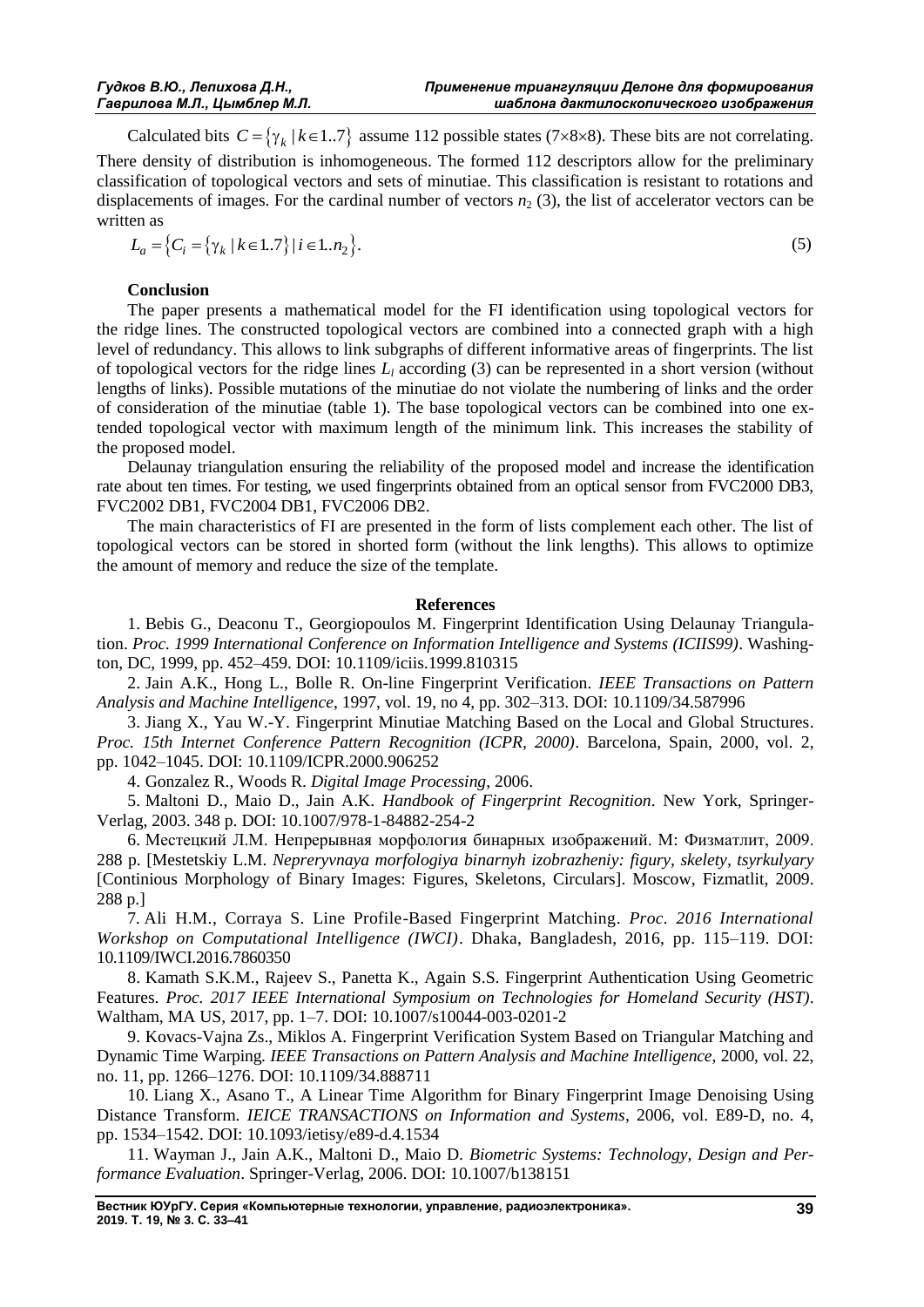12. Xiao Y., Yan H. Facial Feature Location with Delaunay Triangulation /Voronoi Diagram Calculation. *Proc. Selected Papers from 2001 Pan-Sydney Area Workshop on Visual Information Processing (VIP2001), CRPIT, vol. 11. Feng D.D., Jin J., Eades P. and Yan H., Eds. ACS*, 2002, pp. 103–108.

13. Ratha N.K., Karu K., Chen S., Jain A.K. A Real-Time Matching System for Large Fingerprint Databases. *IEEE Transactions on Pattern Analysis and Machine Intelligence*, 1996, vol. 18, no. 8, pp. 799–813. DOI: 10.1109/34.531800

14. Liao C.C., Chiu C.-T. Fingerprint Recognition with Ridge Features and Minutiae on Distortion. *Proc. 2016 IEEE International Conference on Acoustics, Speech and Signal Processing (ICASSP)*. Shanghai, China, 2016, pp. 2109–2113. DOI: 10.1109/ICASSP.2016.7472049

15. Liu E., Cao K. Minutiae Extraction from Level 1 Features of Fingerprint. *IEEE Transactions on Information Forensics and Security*, 2016, vol. 11[, no. 9,](https://ieeexplore.ieee.org/xpl/tocresult.jsp?isnumber=7490329) pp. 1893–1902. DOI: 10.1109/TIFS.2010.2103940

16. Wang H., Gavrilova M., Luo Y., Rokne J. An Efficient Algorithm for Fingerprint Matching: *Proc. International Conference on Pattern Recognition (ICPR 2006)*, Hong Kong, 2006, pp. 1034–1037. DOI: 10.1109/ICPR.2006.236

17. Wang C., Gavrilova M. Delaunay Triangulation Algorithm for Fingerprint Matching: *Proc. 2006 3rd International Symposium on Voronoi Diagrams in Science and Engineering (ISVD 2006)*, Alberta, Canada, 2006, pp. 208-216. DOI: 10.1109/ISVD.2006.19

18. Macedo M.J., Yang W., Zheng G., Johnstone M.N. A Comparison of 2D and 3D Delaunay Triangulations for Fingerprint Authentication: *Proc. 15th Australian Information Security Management Conference*. Perth, Australia, 2017, pp. 108–115. DOI: 10.4225/75/5a84f3ca95b4b

19. Dremin A., Khachay M., Leshko A. Fingerprint Identification Algorithm Based on Delaunay Triangulation and Cylinder Codes. *Proc. Third International Conference on Analysis of Images, Social Networks and Texts (AIST 2014)*, Yekaterinburg, Russia, 2014, pp. 128–139. DOI: 10.1007/978-3-319-12580-0\_13

20. Elmouhtadi M., Elfkihi S., Aboutajdine D. Fingerprint Identification Based on Hierarchical Triangulation. *Journal of Information Processing Systems*, 2018, vol. 14, no. 2, pp. 435–447. DOI: [10.3745/JIPS.02.0084](http://dx.doi.org/10.3745/JIPS.02.0084)

21. Ghaddab M.H., Jouini K., Korbaa O. Fast and Accurate Fingerprint Matching Using Expanded Delaunay Triangulation. *Proc. IEEE/ACS 14th International Conference on Computer Systems and Applications (AICCSA)*. Hammamet, Tunisia, 2017, pp. 751–758. DOI: [10.1109/AICCSA.2017.33](https://doi.org/10.1109/AICCSA.2017.33)

22. Sparrow M.K. *Vector Based Topological Fingerprint Matching*. Patent 5631971 USA, Int. Cl. G 06 K 9/00. Field Jul. 15, 1994; Date of patent May. 20, 1997; U.S.Cl. 382/125.

23. ISO/IEC Information Technologies. Biometrics. Biometric Data Interchange Formats. Part 2. Finger Minutiae Data, 2011.

 $\overline{a_1}$  , and the set of the set of the set of the set of the set of the set of the set of the set of the set of the set of the set of the set of the set of the set of the set of the set of the set of the set of the se

*Received 20 March 2019*

**УДК 004.93 DOI: 10.14529/ctcr190303**

# **ПРИМЕНЕНИЕ ТРИАНГУЛЯЦИИ ДЕЛОНЕ ДЛЯ ФОРМИРОВАНИЯ ШАБЛОНА ДАКТИЛОСКОПИЧЕСКОГО ИЗОБРАЖЕНИЯ**

# *В.Ю. Гудков<sup>1</sup> , Д.Н. Лепихова<sup>2</sup> , М.Л. Гаврилова<sup>3</sup> , М.Л. Цымблер<sup>1</sup>*

*<sup>1</sup>Южно-Уральский государственный университет, г. Челябинск, Россия,*

*<sup>2</sup>ООО «Сонда ПРО», г. Миасс, Россия,*

*<sup>3</sup>Университет Калгари, г. Калгари, Канада*

На сегодняшний день идентификация по отпечаткам пальцев – наиболее распространенный метод биометрической идентификации. Существующие модели идентификации отпечатков пальцев имеют ряд недостатков, влияющих на скорость и качество идентификации. Так большинство моделей не учитывают топологические характеристики изображений, в частно